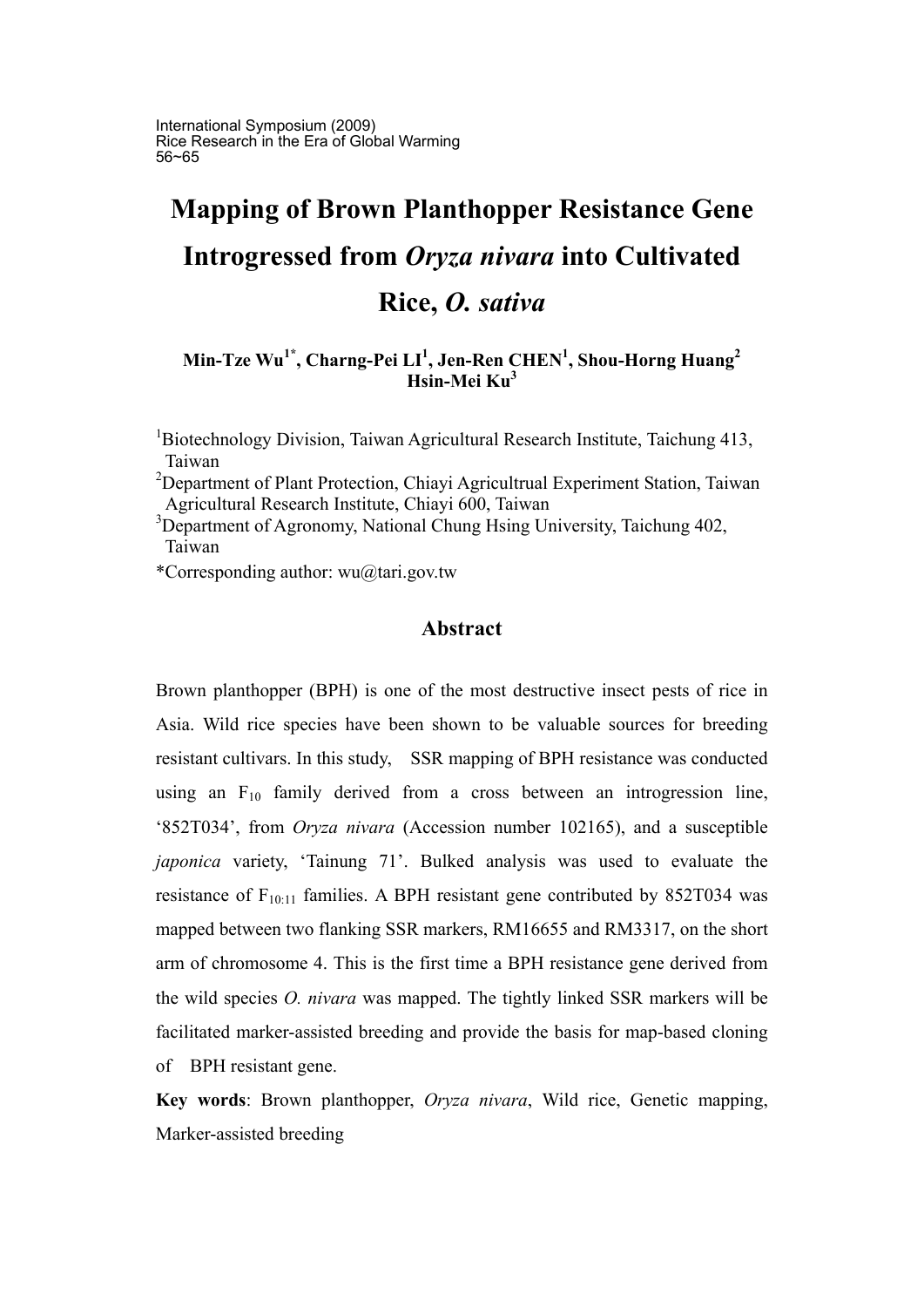# **INTRODUCTION**

The brown planthopper (BPH), *Nilaparvata lugens* (Stal.), is one of the most destructive phloem-sap-sucking insect pests of rice (*O. sativa* L.) and can cause significant yield losses. Heavy infestations cause complete drying and plant death known as hopper burn. Not only the BPH feeds on the rice plant directly but also transmits rice grassy stunt virus and ragged stunt virus that cause severe disease (Khush and Brar, 1991). The application of BPH resistance genes has been recognized as the most economic, effective measure for BPH management and the most environmental friendly. Several resistance loci associated with BPH resistance have been reported and reviewed. Among these, *Bph1*, *bph2*, *Bph3* and *bph4* have been used extensively in rice breeding programs (Chen et al. 2006). In recent years, rice cultivars carrying *Bph1* or *bph2*, however, have lost their ability against BPH in Taiwan and the situation is getting worst probably related to global climate change.

Wild species of *Oryza* are potential source of new genes for resistance to BPH. Since few useful genes from wild germplasm accessions have been explored, there is still great potential for exploring novel genes (Xiao et al. 1998). In previous studies, eleven out of 21 BPH resistance loci derived from wild species have been reported in rice (Jena et al. 2006; Rahman et al. 2009). They are *Bph10* on the short arm of chromosome 12 from *O. australiensis* (Ishii et al. 1994), *Bph11(t)* and *bph12(t)* on the long arm of chromosome 3 and chromosome 4 from *O. officinalis* (Hirabayashi et al. 1998), *Bph12(t)* on the short arm of chromosome 4 from *O. latifolia* (Yang et al. 2002), *Bph13(t)* on the long arm of chromosome 2 from *O. eichingeri* (Liu et al. 2001), *Bph20(t)* and *Bph21(t)* on the short arm of chromosome 4 and the long arm of chromosome 12 from *O. minuta* (Rahman et al. 2009). Numerous studies have identified QTLs associated with BPH resistance on the adjacent chromosome regions near *Bph1* and *bph2* (Sharma et al. 2004). At least, six of these studies identified a major BPH resistance QTL located on the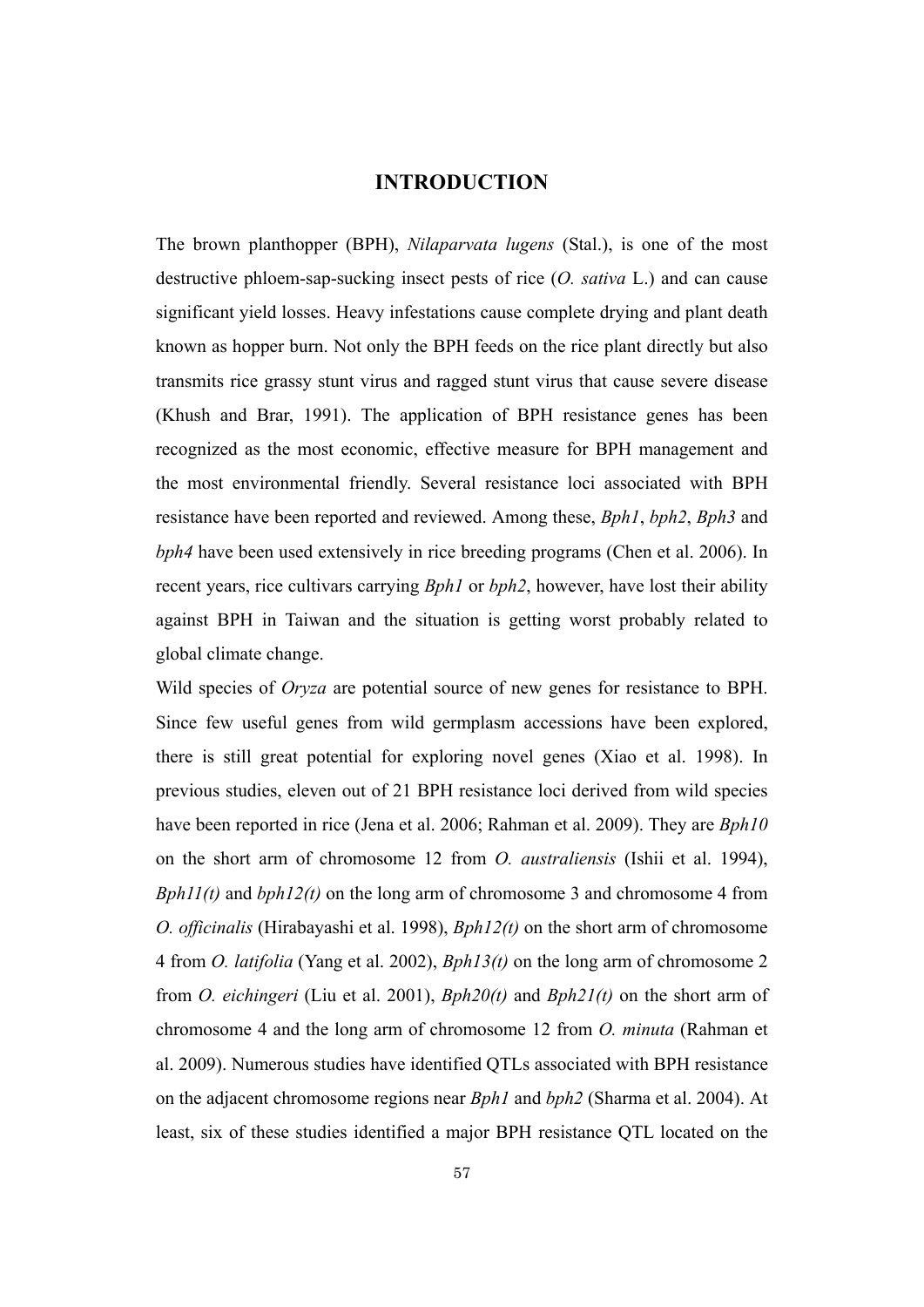short arm of chromosome 4 using both inter- and intra-species cross (Hunag et al. 2001; Yang et al. 2002, 2004; Huang et al. 2001; Sun et al. 2005; Rahman et al. 2009). In interspecific crosses, it was noticed that the wild accessions were the one always contributing the resistant allele at BPH resistance locus. a

*Oryza nivara* is an annual wild rice species and is possibly one of the direct ancestor of *O. sativa*. An introgression line '852T034' derived from a cross between *O. nivara* and *japonica* type Tainung 67 was selected and tested its resistance to BPH. The objectives of this study were to identify SSR markers closely linked to the BPH genes in order to be facilitated marker-assisted selection (MAS) in Taiwan rice breeding program and to map the major resistance genes on rice chromosome for further gene cloning.

## **Materials and Methods**

#### **Plant materials**

The introgression line, 852T034, derived from an interspecific cross between Tainung 67 and a wild species *O. nivara* (Acc. No. 102165) show consistent resistance to BPH. 852T034 and Tainung 71 (a mega variety susceptible to BPH) were used as parents to develop a  $F_{10}$  population consisting 199 progeny for genetic analysis. The  $F_{10:11}$  from each  $F_{10}$  plants were bioassay for BPH resistance. To test SSR markers linked to BPH resistance, a  $F_2$  population derived form a cross between 852T034 and 871948, an *O. officinalis* susceptible introgression line, was generated for genetic analysis and  $F_{2:3}$  families for BPH bioassay.

#### **BPH bioassay**

A pure BPH population was developed and maintained from single colony of BPH biotype 1 in the greenhouse facility of Chiayi Agricultrual Experiment Station of TARI. The bioassay was performed with bulk analysis and seedbox screening technique. Seedlings at three-leaf stage were infested with second- and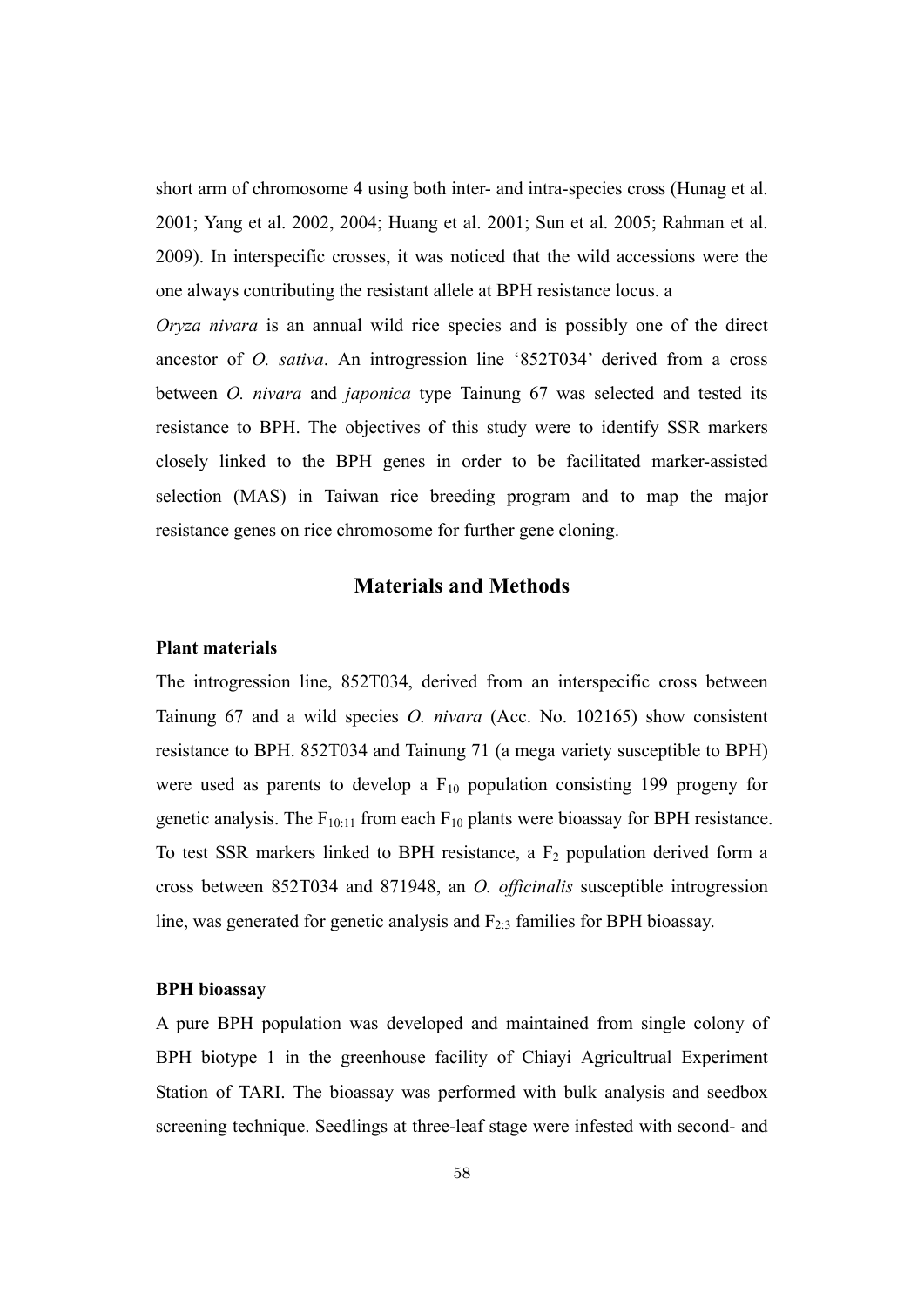third-instar nymphs density of 2-3 nymphs per seedling. The reaction against the BPH was scored following the guidelines of Standard Evaluation System for Rice (IRRI, 2002). Taichung Native 1 susceptible to all biotype of BPH was used as the susceptible check and Mudgo (*Bph1*) and H105 (*bph2*) were used as the resistant checks.

#### **DNA preparation and SSR analysis**

Plant DNA was extracted from the leaves of rice plants using Wizard Genomic DNA extraction kit (Promega, United State). SSR analysis was performed according to the procedure of McCouch et al. (1997) with minor modification. The original source and motifs for all SSR markers used in this study could be found in the Gramene database (http://www.gramene.org/), McCouch et al. (2002) and IRGSP (2005). Amplification reactions were carried out in a 20 μl containing 50 ng DNA, 50 μM of each primer, 10x PCR buffer [100 mM Tris (pH 8.3), 500 mM KCl, 15 mM MgCl<sub>2</sub>], 250 μM of each dNTP and 0.6 U of *Taq* polymerase (Protech Inc., Taiwan). PCR was performed in a PTC-200 Thermocycler (MJ Research Inc., United State) programmed as 5 min at 94°C, 35 cycles of 1 min at 94°C, 1 min at 55°C and 1.5 min at 72°C, with a final extension of 5 min at 72°C. Amplified PCR products were detected by electrophoresis in 3% SFR agarose gels (Amersco Inc., United State) staining with ethidium bromide.

#### **Mapping QTL for BPH resistance**

Linkage groups and the order of markers were determined using MAPMAKER/EXP 3.0 (Lander et al. 1987). The Kosambi mapping function was selected to correct the recombination frequency to genetic distances (cM). Marker regression and interval QTL mapping were carried out using Map Manager QTX 0.30 (Manly et al. 2001) with a likelihood ratio statistic (LRS) threshold 20 and a probability level of 0.01 for declaring the presence of putative QTLs.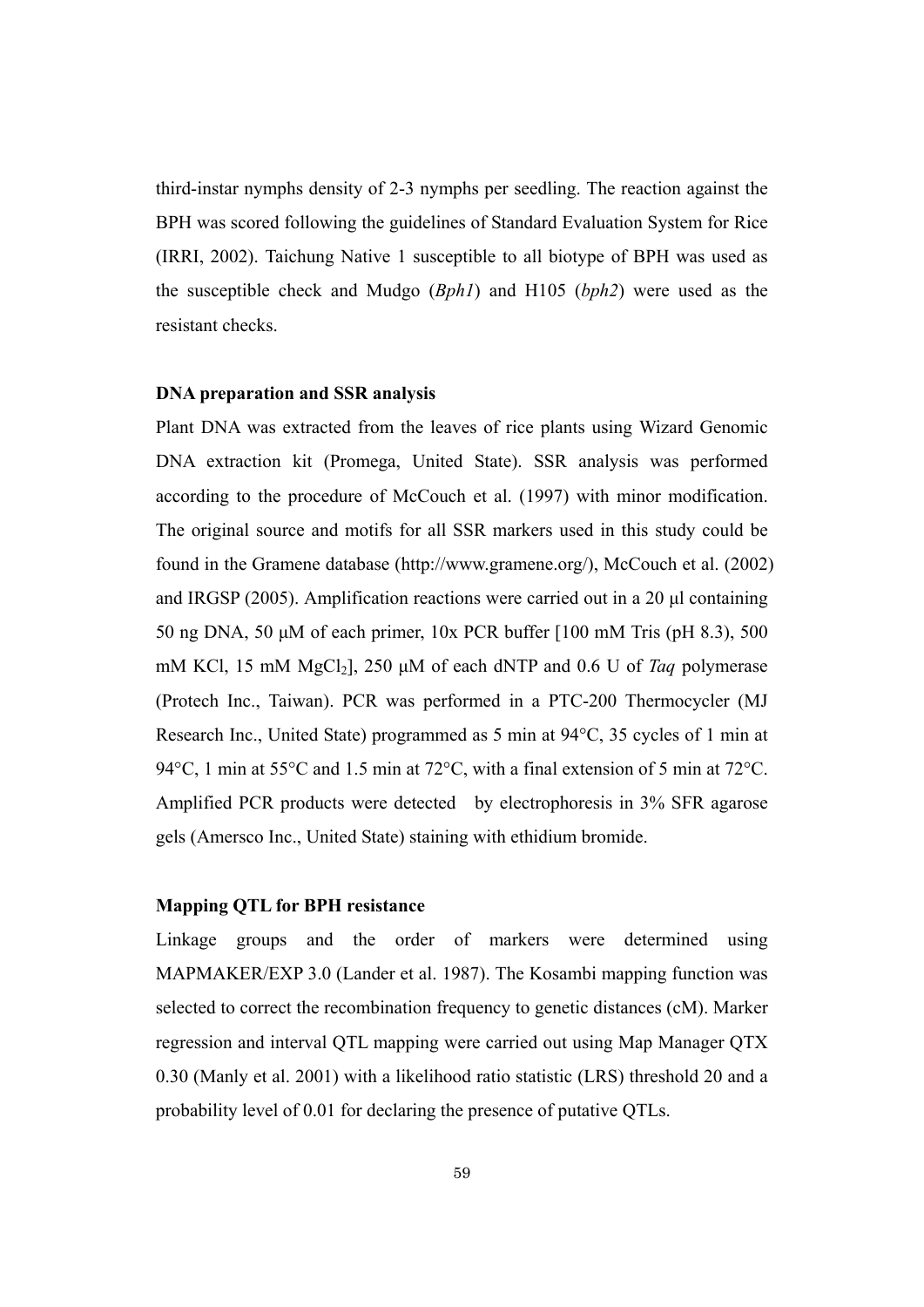## **RESULTS**

#### **BPH resistance evaluation**

The BPH resistance phenotypes of the  $F_{10:11}$  were evaluated when the 90% seedlings of the susceptible check 'TN1' were killed by BPH after infestation. The results showed the average severity scores of the parents '852T034' and 'Tainung 71' were 3.7 and 7.7, respectively. '852T034' showed the highest of BPH resistance. The severity scores of the 199  $F_{10:11}$  infested with BPH displayed a continuous distribution, ranging from 3 to 9, with two apparent peaks around 3 and 7 (Fig. 1).



Fig 1. The frequency distribution of BPH resistance scores of  $F_{10:11}$  lines derived from  $852T034 \times TNG71$  in 2009 first crop.

### **Identification of SSR markers linked with the BPH resistance gene**

To identify SSR markers tightly linked to BPH resistance, a total of 157 SSR markers, selected from 12 chromosomes with an interval of ~15 cM were tested. A linkage map was constructed by SSR genotyping 199  $F_{10}$  individuals, and a major QTL for BPH resistance was identified. The BPH resistance locus detected with a LRS 136 was located between RM16655 and RM3317 on the short arm of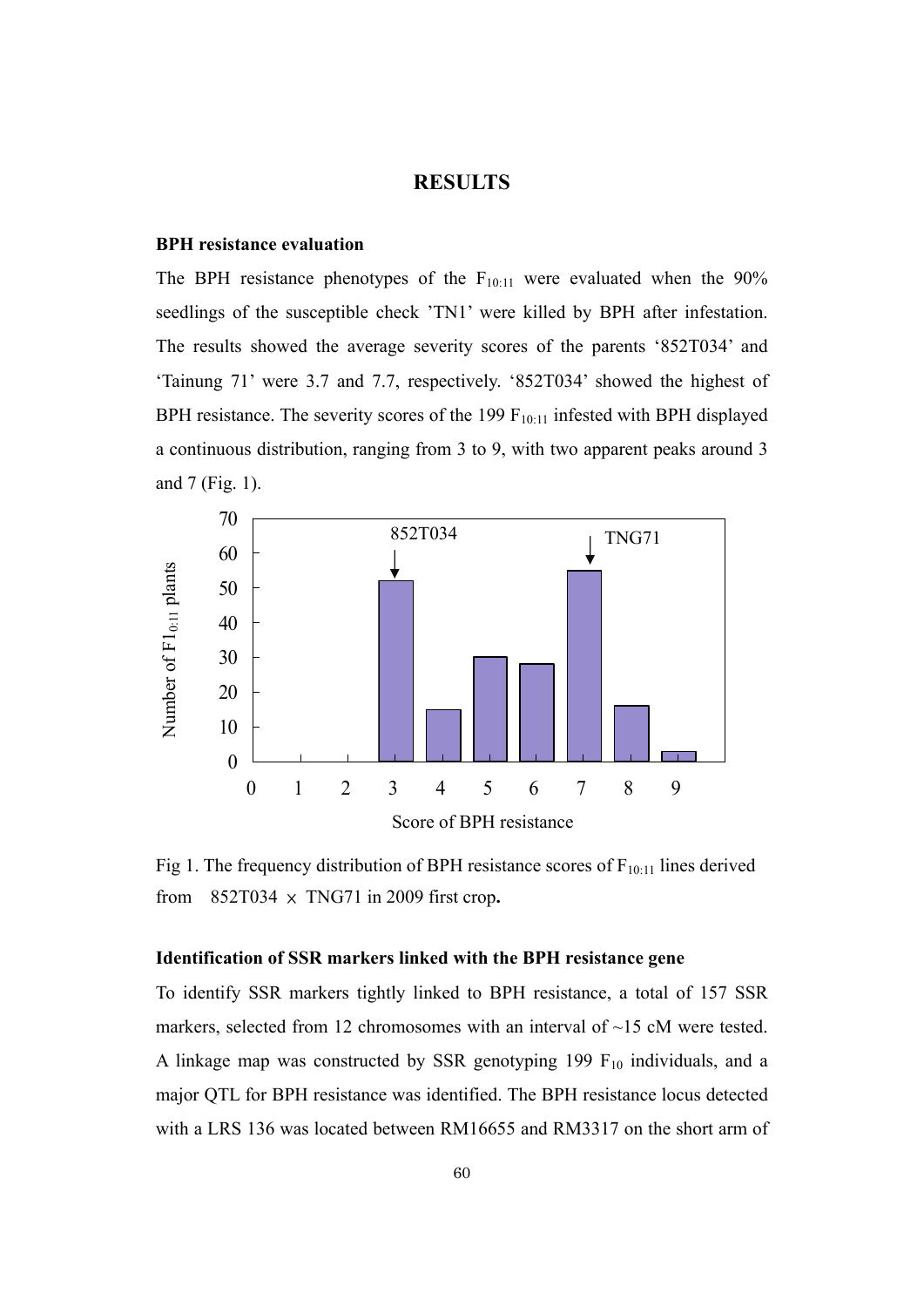| Line             | <b>BPH</b> | <b>Chromosome 4</b> |                |                |                                       |                  |                |                |  |  |
|------------------|------------|---------------------|----------------|----------------|---------------------------------------|------------------|----------------|----------------|--|--|
|                  |            |                     |                |                | RM3536 RM16554 RM16563 RM16655 RM3317 |                  | <b>RM7113</b>  | <b>RM3308</b>  |  |  |
| <b>TNG71</b>     | 7.7        | A                   | A              | A              | A                                     | A                | A              | A              |  |  |
| 852T034          | 3.7        | B                   | B              | $\mathbf B$    | B                                     | B                | B              | $\overline{B}$ |  |  |
| R006             | 4.3        | B                   | B              | $\overline{B}$ | B                                     | $\overline{B}$   | B              | $\, {\bf B}$   |  |  |
| <b>R008</b>      | 9.0        | A                   | A              | $\mathbf{A}$   | $\mathbf{A}$                          | A                | B              | $\overline{B}$ |  |  |
| R010             | 7.7        | H                   | A              | A              | A                                     | A                | $\bf{B}$       | A              |  |  |
| R011             | 3.7        | A                   | B              | $\mathbf B$    | $\mathbf{B}$                          | $\boldsymbol{B}$ | $\mathbf{A}$   | A              |  |  |
| R012             | 9.0        | $\mathbf{A}$        | A              | $\mathbf{A}$   | A                                     | A                | B              | H              |  |  |
| R019             | 8.3        | H                   | A              | A              | A                                     | A                | $\mathbf{A}$   | A              |  |  |
| R022             | 5.0        | B                   | $\overline{B}$ | $\mathbf B$    | $\overline{B}$                        | $\bf{B}$         | A              | $\overline{B}$ |  |  |
| R <sub>029</sub> | 7.7        | H                   | A              | A              | A                                     | A                | $\overline{B}$ | $\overline{B}$ |  |  |
| R032             | 3.0        | $\mathbf{B}$        | $\overline{B}$ | $\mathbf{B}$   | B                                     | $\overline{B}$   | $\mathbf B$    | A              |  |  |
| R033             | 6.3        | H                   | $\mathbf{A}$   | $\mathbf{A}$   | A                                     | A                | B              | $\overline{B}$ |  |  |
| R036             | 6.3        | $\mathbf{A}$        | A              | A              | A                                     | A                | $\overline{B}$ | B              |  |  |
| R047             | 7.0        | A                   | A              | A              | A                                     | A                | A              | A              |  |  |
| R <sub>074</sub> | 5.7        | H                   | $H_{\rm}$      | A              | H                                     | H                | $\mathbf{B}$   | $\mathbf{B}$   |  |  |
| R099             | 5.0        | B                   | B              | $\mathbf B$    | B                                     | $\bf{B}$         | A              | $\overline{B}$ |  |  |
| R <sub>118</sub> | 4.3        | B                   | B              | B              | B                                     | B                | A              | A              |  |  |

chromosome 4 (Fig. 2) and explained 50% of the phenotypic variance of BPH resistance in this population and the resistance was contributed by '852T034'.

Fig 2. Phenotype (BPH resistance) and graphical genotype of randomly selected F10 individuals. A: Tainung 71 allele, B: 852T034 allele, H: heterozygous

## **MAS test for the BPH resistance gene linked to SSR markers**

The SSR markers RM16655 and RM3317 were further validated as R- or S-associated DNA markers by genotyping the  $F<sub>2</sub>$  progenies with different genetic background of Tainung 71. One hundred and forty-two  $F_2$  seedlings from a cross between 852T034 and a susceptible *O. officinalis* introgression line 871948 were genotyped and  $F_{2:3}$  families were used for BPH bioassay. 71% and 79% homozygous allele of 852T034 at RM16655 and RM3317 loci in the F2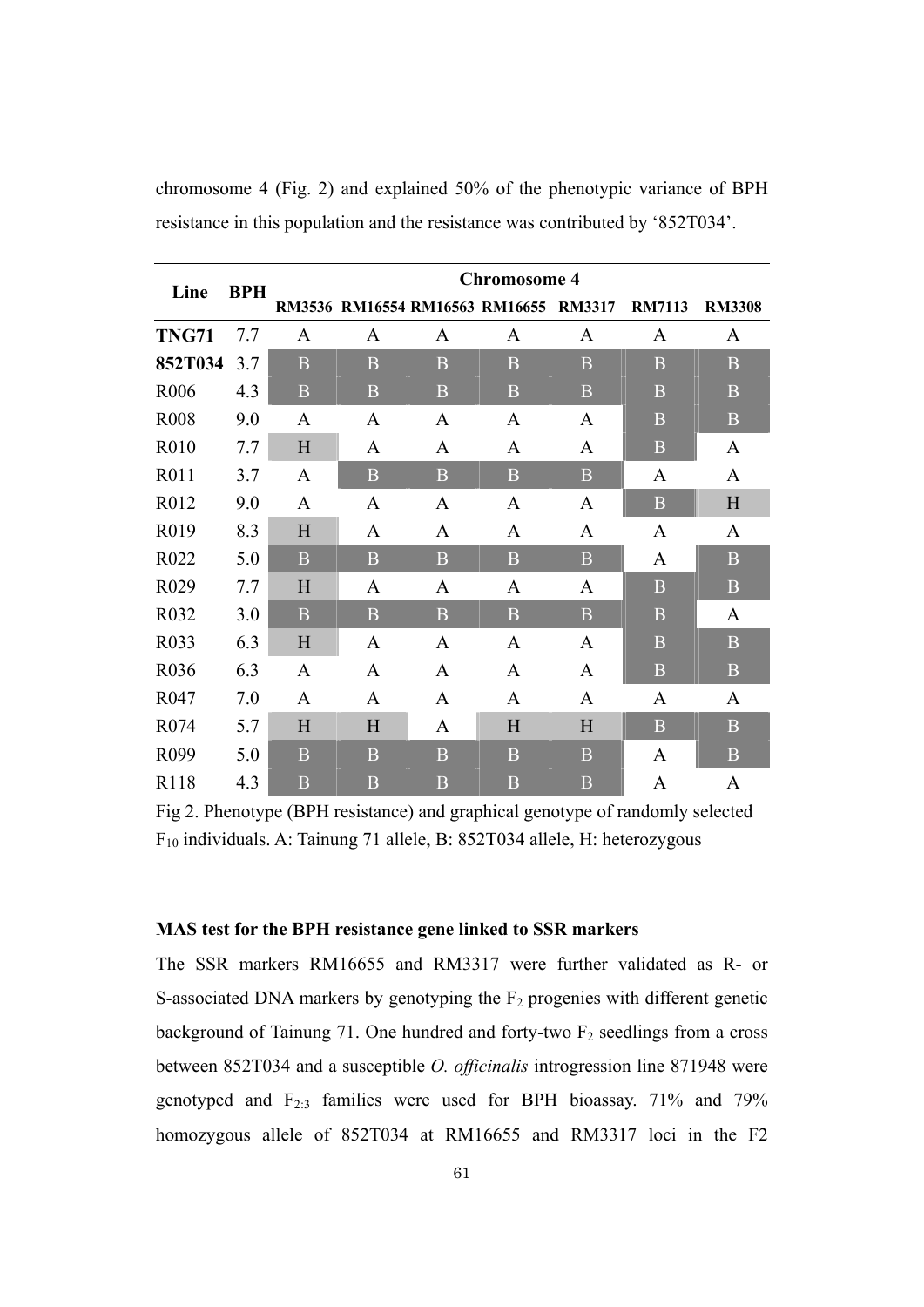population showed resistance scores  $\leq$ 5, respectively. More than 90% F<sub>2</sub> individuals detecting homozygous allele of 852T034 showed different degrees of increasing BPH resistance (Table 1). The results indicated linked SSR markers have great potential used in marker-assisted selection.

|         |                                    | Number of lines in BPH resistance score class |    |                   |                           |                |       |       | Mean |
|---------|------------------------------------|-----------------------------------------------|----|-------------------|---------------------------|----------------|-------|-------|------|
| Marker  | Genotype <sup><math>z</math></sup> | $RS \leq 5$                                   |    | $(\%)$ 5 < RS < 7 | (%)<br>$RS \geq 7$<br>(%) |                | Total | score |      |
| RM16655 | 1/1                                | 14                                            | 26 | 14                | 26                        | 26             | 48    | 54    | 6.74 |
|         | 1/2                                | 15                                            | 50 | 7                 | 23                        | 8              | 27    | 30    | 5.57 |
|         | 2/2                                | 41                                            | 71 | 13                | 22                        | $\overline{4}$ |       | 58    | 4.72 |
| RM3317  | 1/1                                | 14                                            | 25 | 16                | 28                        | 27             | 47    | 57    | 6.74 |
|         | 1/2                                | 23                                            | 53 | 12                | 28                        | 8              | 19    | 43    | 5.35 |
|         | 2/2                                | 33                                            | 79 | 6                 | 14                        | 3              |       | 42    | 4.55 |

Table. Distribution of BPH resistance scores by genotypes of markers RM16655 and RM3317 in F3 of 852T034 x 871948

<sup>a</sup> 1/1 denotes the homozygous genotype of '871948',1/2 denotes the genotype of the heterozygous, 2/2 denotes the homozygous genotype of '852T034'; RS, Resistance Score.

# **DISCUSSION**

BPH is a major biotic stress in rice production in most Asian countries. In Taiwan, BPH resistance genes such as *Bph1* and *bph2* were introduced into *japonica* cultivars by conventional breeding methods. However, because of changes in BPH biotype and infestation patterns, varieties with the *Bph1* gene for resistance have become susceptible. It is also reported that biotype changes occurred because of the immigration of new biotypes of BPH from China, Vietnam and Philippines by summer wind since BPH never overwinters in Taiwan (Cheng and Huang, 2004). Therefore, identification of a new source of BPH resistance genes followed by introducing into *japonica* cultivars is an important objective in breeding programs.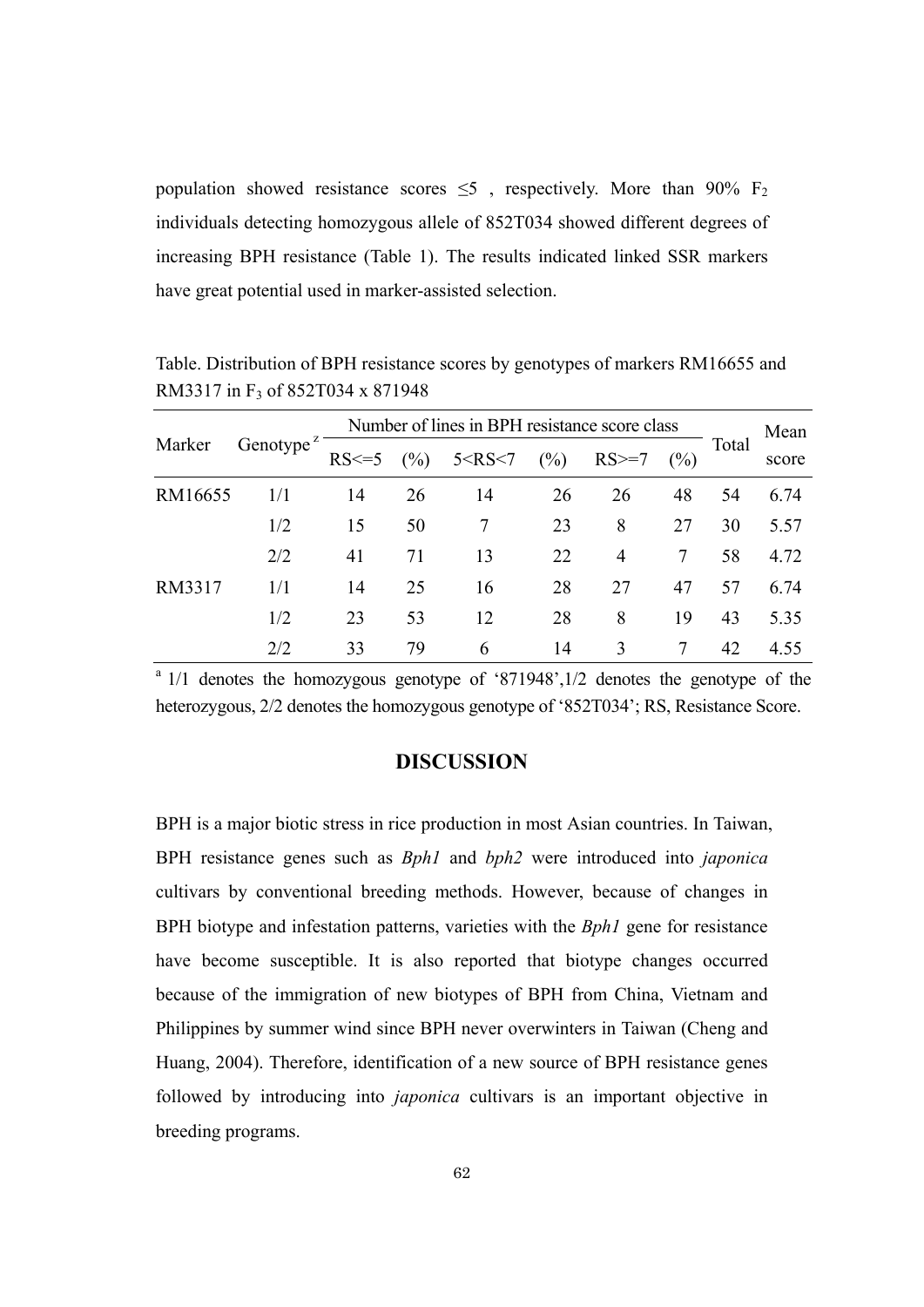Wild rice species are important resources of disease and insect resistance in crop genetic improvement (Tanksley and McCouch, 1996). Several wild species, including *O. latifolia*, *O. minuta*, *O. nivara*, *O. officinalis* and *O. punctata*, possess resistance to various biotypes of BPH (Renganayaki et al. 2002; Yang et al, 2004). In this study, a BPH resistance gene explained 50% phenotypic variations in the F2 population was mapped on the short arm of chromosome 4 and the resistance was contributed by '852T034' allele derived from *O. nivara* . This location is very close to BPH loci of *Qbp2*, *Bph12(t)*, *Bph15*, *Bph17* and *Bph20(t)* (Hunag et al. 2001; Yang et al. 2002, 2004; Huang et al. 2001; Sun et al. 2005; Rahman et al. 2009). It is very interesting to notice that BPH resistance genes derived from different wild rice species were mapped on the same region of chromosome 4. Disease resistance genes of plants were reported often clustering in the same chromosome region. It remains to be investigated whether the distribution of insect pests resistance genes is similar to that of disease resistance genes.

BPH populations can quickly overcome single resistance gene under natural conditions. New resistance genes are always needed for rice improvement and breeding against BPH. Therefore, the resistance genes of '852T034' can be a useful BPH resistance donor for a new resource of BPH resistance. The transfer of BPH resistance genes from wild species to different variety backgrounds can be greatly facilitated by using MAS (Tanksley and Nelson. 1996; Moncada et al. 2001). There has been great progress in the development of MAS for BPH in recent years. SSR and CAPS markers linked to *Bph1*, *bph2* and *Bph3* were used widely in Japan, Korean and Thailand MAS programs (Sharma et al. 2004; Cha et al. 2008; Jairin et al. 2009). But relatively few varieties or lines have been reported to be successfully developed by this method. One of the problems lies in the crossovers between markers and genes caused the segregation of the resistance in the population and deviated selection.

In this study, we conducted SSR mapping of wild species *O. nivara* and identified the SSR markers closely linked to BPH resistance locus, and verified by the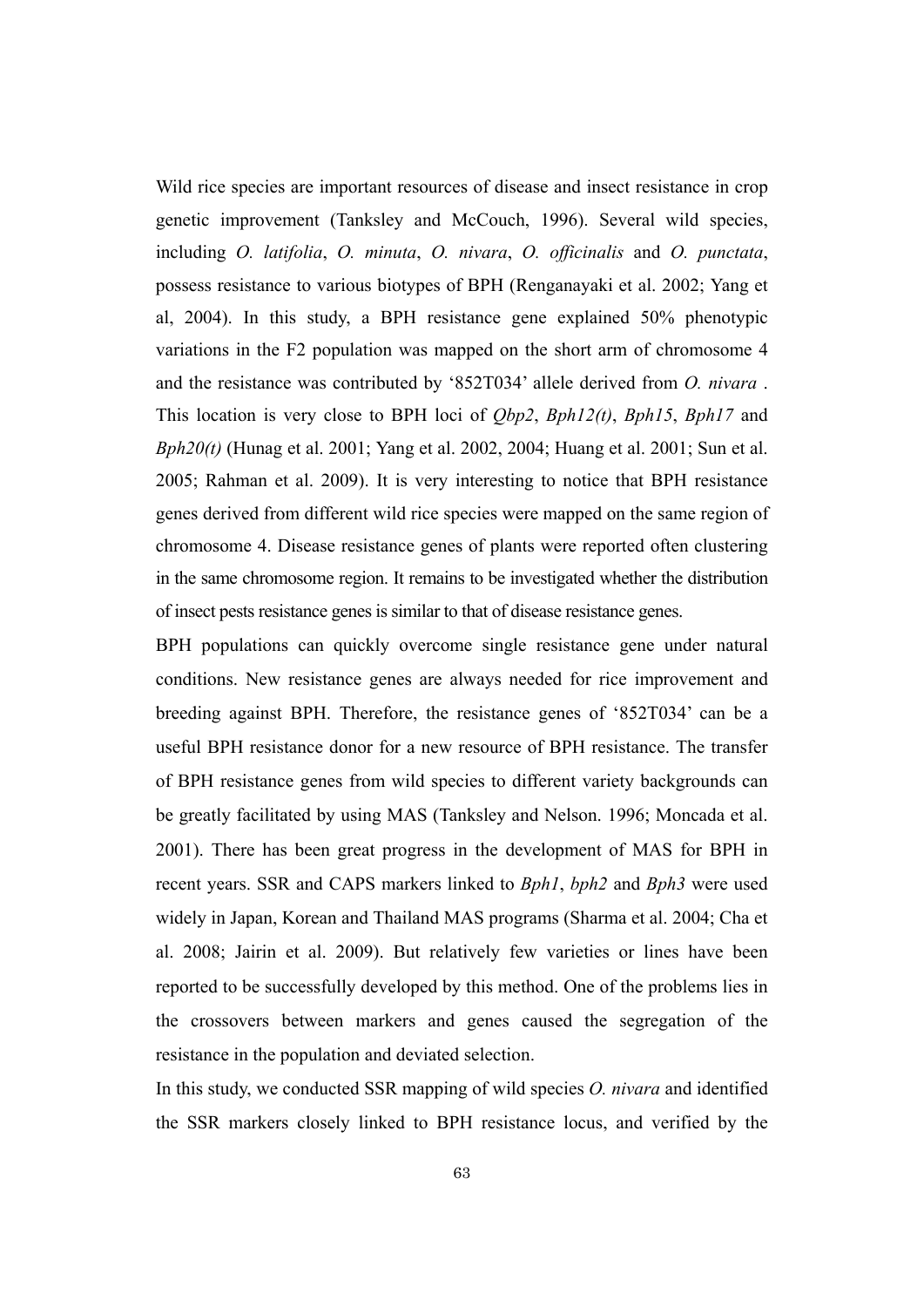efficiency of MAS. Both RM16655 and RM3317 showed over 90% accuracy predicting BPH resistance in the  $F_2$  generation derived from 852T034 x 871948. Thus RM16655 and RM3317 could be applied to the MAS of the trait of BPH resistance in rice breeding programs.

## **REFERENCES**

- Chen, J. W., L. Wang, X. F. Pang, and Q. H. Pan. 2006. Genetic analysis and fine mapping of a rcie brown planthopper (*Nilaparvata lugens* Stal) resistance gene *bph19*(t). Mol. Gen. Genomics 275: 321-329.
- Cheng, C. H., and S. H. Huang, 2004 Population fluctuations and forecasting of the white-backed planthopper. Plant Prot. Bull. 46: 315-332.
- Huang, Z., G. He, L. Shu, X. Li, and Q. Zhang. 2001. Identification and mapping of two brown planthopper resistance genes in rice. Theor. Appl. Genet. 102:929–934.
- Ishii, T., D.S. Brar, D.S. Multani, and G.S. Khush. 1994. Molecular tagging of genes for brown planthopper resistance and earliness introgressed from *Oryza australiensis* into cultivated rice, *O. sativa.* Genome 37:217–221.
- Jairin J., S. Teangdeerith, P. Leelagud, J. Kothcharerk, K. Phengrat, M. Yi, A. Vanavichit and T. Toojinda.2009. Development of rice introgression lines with brown plant hopper resistance and KDML105 grain quality characteristics through maker-assisted selection. Field Crops Res. 110:263-271.
- Jena K. K., J. U. Jeung, J. H. Lee, H. C. Choi and D. S. Brar.2006. High-resolution mapping of a new brown planthopper (BPH) resistance gene, *Bph18(t)*, and marker-assisted selection for BPH
- Khush, G.S. and D.S. Brar.1991.Genetics of resistance to insects in crop plants. Adv. Agron. 45:223-274
- Liu G.Q., H.H.Yan, Q.Fu, Q.Qian, Z.T.Zhang, W.X.Zhai and L.H.Zhu.2001. Mapping of a new gene for brown planthopper resistance in cultivated rice introgressed from *Oryza eichingeri*. Chin. Sci. Bull. 46:1459-1462.
- Manly, KF, R. H. Jr. Cudmore, and J. M. Meer. 2001. Map Manager QTX, cross-platform software for genetic mapping. Mammalian Genome 12:930-932.